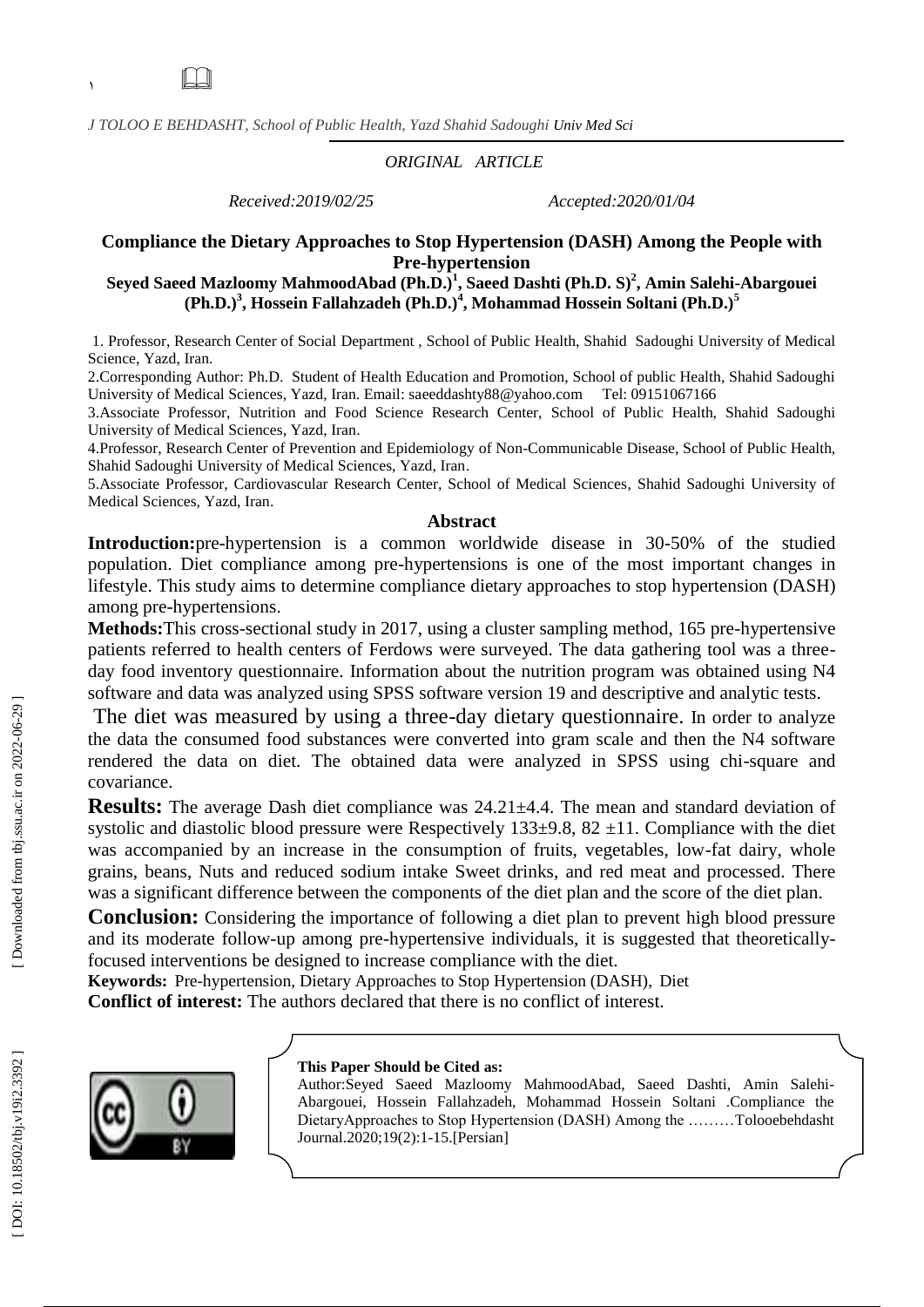**طلوع بهداشت** 

۵. دانشیار مرکز تحقیقات قلب و عروق یزد، بیمارستان افشار، دانشگاه علوم پزشکی و خدمات بهداشتی درمانی شهید صدوقی ، یز د، ایران.

# **چکیدٌ**

هقدمه :پیش فشاری خون یک بیماری شایع در سراسر جهان در ۳۰ تا ۵۰ درصد از جمعیت های مورد مطالعه است. پیروی از برنامه غذایی در بین افراد پیش فشارخونی از ضروری ترین تغییرات در سبک زندگی می باشد این مطالعه با هدف بررسی میزان پیروی از برنامه غذایی DASH در بین افراد پیش فشارخونی انجام شد.

**روش بررسی**: در یک مطالعه توصیفی \_ تحلیلی به صورت مقطعی در سال ۱۳۹۶، با استفاده از روش نمونه گیری خوشه ای ۱۶۵ فرد پیش فشارخونی مراجعه کننده به مراکز بهداشتی شهر فردوس مورد بررسی قرار گرفتند. ابزار جمع آوری داده ها، پرسشنامه یاد داشت خوراک سه روزه بود اطلاعات مربوط به برنامه غذایی با استفاده از نرم افزار N4 به دست آمد و برای تجزیِه و تحلیل داده ها از نرم افزار Spss نسخه ۱۹ و آزمون های توصیفی و تحلیلی استفاده شد.

**یافته ها:** میانگین پیروی از برنامه غذایی ۲۴/۲۱±۴/۴ DASH بود میانگین و انحراف معیار فشارخون سیستولیک و دیاستولیک به ترتیب ۹/۸۲±۱۳۳و ۸۲±۱۸ میلی متر جیوه بود. پیروی از برنامه غذایی DASH با افزایش مصرف میوه ها، سبزی ها، لبنیات کم چرب، غلات کامل، حبوبات، مغزها و کاهش مصرف سدیم، نوشیدنی های شیرین و گوشت قرمز و فراوری شده همراه بود. تفاوت آماری معنی داری بین اجزای برنامه غذایی DASH با امتیاز برنامه غذایی DASH وجود داشت.

<mark>نتیجِه گیوی:</mark> با توجِه به اهمیت پیروی از برنامه غذایی جهت پیشگیری از ابتلا به فشارخون بالا و میزان متوسط پیروی از آن در بین افراد پیش فشارخونی پیشنهاد می شود جهت افزایش میزان پیروی از برنامه غذایی، طرح های مداخلاتی تئوری محور برنامه ریزی گردد.

**واژه های کلیدی:** پیش فشارخون، برنامه غذایی کاهنده پرفشاری خون، رژیم غذایی. این مقاله بر گرفته از پایان نامه کارشناسی ارشد دانشکده بهداشت، دانشگاه علوم پزشکی شهید صدوقی یزد می باشد.





تاریخ وصول: ۱۳۹۷/۱۲/۰۶ تاریخ پدیرش: ۱۳۹۸/۱۰/۱۴۹۸

۲<br>ا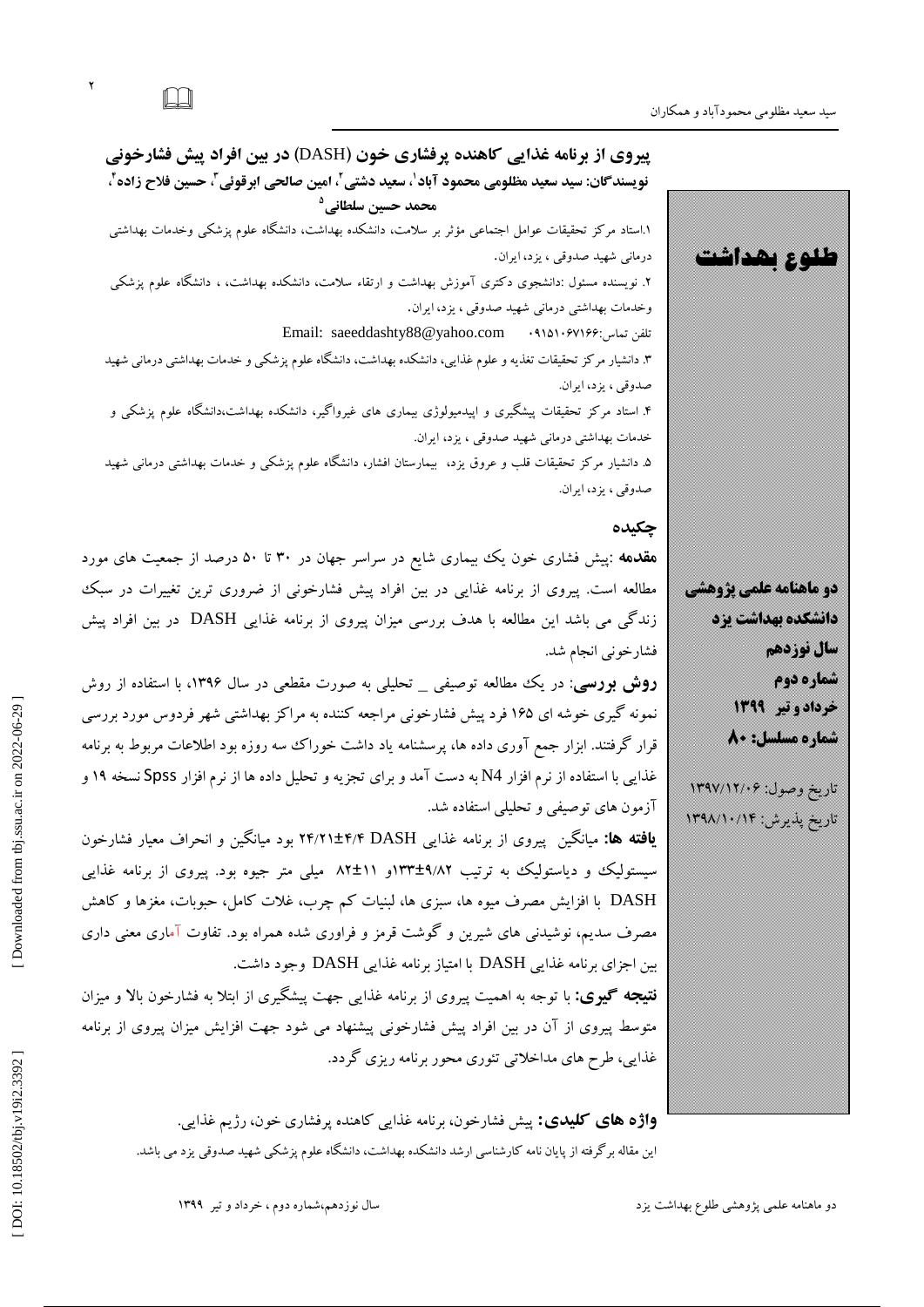$\Box$ 

٣

#### **مقدمٍ**

از سال ۲۰۰۳، میزان فشار خون سیستولیک از ۱۲۰ تا ۱۳۹ میلی متر جیوه و یا دیاستولیک ۸۰ تا ۸۹ میلی متر جیوه به عنـوان "پیــش فشـار خـون (Prehypertension) " Seventh Report of the Joint National ( JNC تَعـظ 7 Committee on Prevention, Detection, Evaluation, تعیین شد (and Treatment of High Blood Pressure  $\cdot$ (1)

پیش فشاری خون خطر ابتلا به پرفشاری خون را در مقایسه با افرادی که فشارخون نرمال دارند افزایش می دهد (۴–۲) این افراد وزن (۷ ۷) کلسترول (۸) و تری کلیسرید (۱۰–۷) بالاتری در مقایسه با جمعیت نرمال دارند. حدود ۹۰ درصد از افراد پیش فشارخونی حداقل یکی از عوامل خطر بیماری های قلبی عروق را دارا هستند(١١).

مطالعات در سراسر جهان میزان شیوع پیش فشارخونی را ۳۰ تا ۴۸/۹ درصد گزارش گردند (۱۲) و در ایران مطالعات میزان شیوع پیش فشارخونی را در مردان ۴۴/۲–۵۹/۶ و زنان ۳۵/۵– ۴۴/۵ درصد گزارش کردند (۱۳، ۸).

پیش فشارخون در دسته بندی بیماری قرار نمی گیرد و نیاز به دریافت درمان دارویی ندارند بنابراین باید بصورت پایدار و جدی به اصلاح سبک زندگی خود جهت کاهش خطر ابتلا به فشارخُون بالا در آینده بپردازند (۱).

به دلیل رابطه بین پیش فشارخون و بیماری های قلبی عروقی JNC7 به منظور کاهش فشارخون و پیشگیری از آسیب به اندام ها و حوادث قلبی عروقی (۹) می توان راهکارهایی جهت تغییر سبک زندگی به ترتیب اهمیت در کاهش میزان فشارخون

پیشنهاد نمود (۱۴)، که شامل کاهش وزن (۱۶، ۱۵)، رعایت Dietary Approaches to Stop ثزًبهِ غذایی DASH( ٍ )17 Hypertension() 17)، وبّؼ هصزف عذین )-19 فعالیت فیزیکی است (۲۱، ۲۰).

نتایج مرور سیستماتیک و متاآنالیز نشان داد که برنامه غدایی DASH یک استراتژی تغذیه مناسب برای پیشگیری و درمان بیماریهای قلبی عروقی است زیرا باعث کاهش فشار خون سیستولیک و دیاستولیک به ترتیب ۶/۷۴ و ۳/۵۴ میلی متر جیوه می شود و نیز باعث بهبود سایر عوامل خطرساز قلب و عروق می گردد (۲۵–۲۲).

در این برنامه غذایی مصرف فراوان میوه، سبزی، لبنیات کم چرب، مغزهای گیاهی، غلات کامل، گوشت بدون چربی، مرغ و ماهی است که سرشار از مقادیر بالای فیبر، پتاسیم، منیزیم و کلسیم می باشد در حالی که مصرف محدود سدیم (۲۳۰۰ میلی گرم روزانه)، نوشیدنی های شیرین، چربی های اشباع، چربی كل و كلسترول توصیه شده است (۲۶، ۱۷). این برنامه غذایی به دلیل وجود مقادیر بالای فیبر، آنتی اکسیدان، اسیدهای چرب غیر اشباع و لبنیات کم چرب برای بهبود مقاومت انسولینی، کاهش التهاب و اختلالات متابولیک و در نتیجه اثر مثبت بر پیشگیری از بیماری های قلبی عرقی مفید هستند(۲۷). با این حال مطالعات میزان پیروی از برنامه غذایی DASH را در<br>بین افراد فشارخونی و سالم محدود گزارش کردند (۲۸). با توجه به اینکه افراد پیش فشارخونی بسیار در معرض خطر قرار دارند شناخت میزان پیروی از اجزای برنامه غذایی DASH در بین این افراد می تواند در آینده به برنامه ریزی جهت ارتقای این رفتارها كمك نماید. بنابراین این مطالعه با هدف بررسی میزان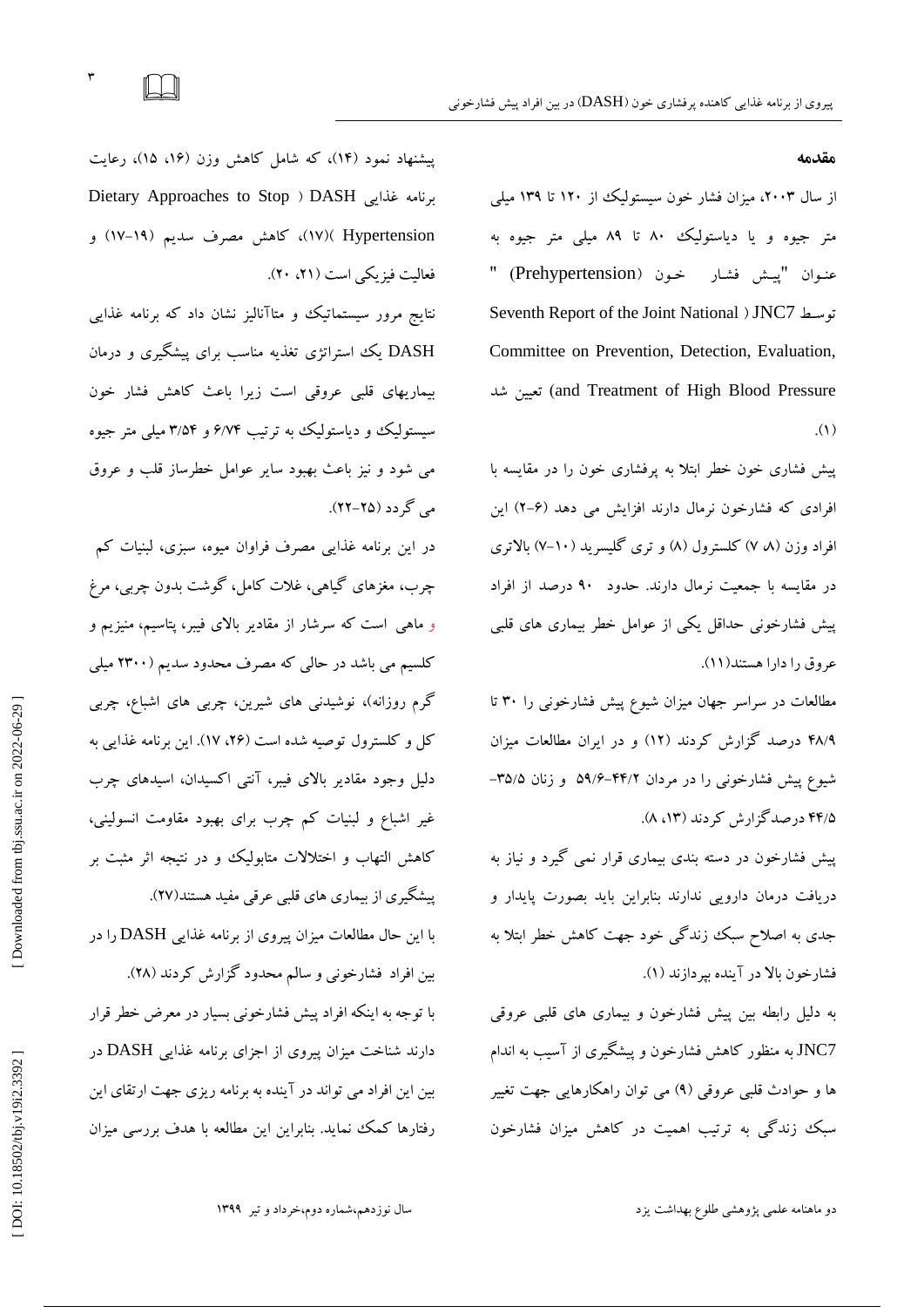در پنجک های مختلف قرار گرفتند . در برنامه غذایی DASH دریافت بالای ۵ گروه اول و دریافت پایین گوشت، نوشیدنی های شیرین و نمک مطلوب است بنابراین به کمترین پنجک از مصرف گوشت، نوشیدنی های شیرین و نمک، بالاترین امتیاز یعنی ۵ و به بالاترین پنجک، ۱ امتیاز تعلق گرفت . سپس امتیازهای جمع شد که دامنه ی آن در الگوی غذایی DASH از ۸ تا ۴۰ بود. افرادی که امتیاز بیشتری کسب کردند بیشتر

ازرژیم غذایی DASH پیروی کرده اند و برعکس (۲۹). در نهایت داده های جمع آوری شده وارد نرم افزار N4 و SPSS نسخه ۱۹ گردید و با استفاده از آزمون های آماری توصیفی و استنباطی تجزیه و تحلیل گردید.

به منظور رعایت اصول اخلاق در پژوهش، انجام مطالعه پس از کسب تأییدیِه از کمیته اخلاق دانشگاه علوم پزشکی شهید صدوقی یزد با کد (IR.SSU.SPH.REC.1395.103) صورت گرفت همچنین به افراد شرکت کننده توضیحات لازم در رابطه با مطالعه و محرمانه بودن اطلاعات داده شد و رضایت نامه کتب<u>ی</u><br>اخذ شد.

#### **یافتٍ َا**

ویژگی های عمومی افراد مورد مطالعه به تفکیک پنجک ها یا امتیاز برنامه غذایی DASH در جدول ۱ آمده است. میانگین پیروی از برنامه غذایی ۲۴/۲۱±۴/۴ DASH و میانگین سنی افراد شرکت کننده ۴۹ سال با انحراف معیار ۸/۹۹ بود. میانگین فشارخُون سیستولیک افراد ۱۳۳ با انحراف معیار ۹/۸۲ و فشارخون دیاستولیک افراد ۸۲ با انحراف معیار ۱۱ میلی متر جیو ه بو د.

پیروی از برنامه غذایی DASH در بین افراد پیش فشارخونی شهر فردوس در سال ۱۳۹۶ انجام شد.

# **ريش بزرسی**

پژوهش حاضر یک مطالعه توصیفی - تحلیلی از نوع مقطعی بود که در زمستان سال ۱۳۹۶ بر روی ۱۶۵ نفر از افراد پیش فشارخونی مراجعه کننده به مراکز بهداشتی شهر فردوس که مایل به شرکت در مطالعه بودند، انجام گرفت.

نعداد حجم نمونه با در نظر کرفتن سطح خطای ۵ درصد و دقت ۰/۲ ، ۱۵۵ نفر براورد شد که با توجه به نمونه کیری خوشه ای ۱۶۵ نفر در نظر گرفته شد، نمونه گیری به روش خوشه ای بود. به این صورت که مراکز بهداشتی به عنوان خوشه در نظر گرفته شدند و سپس از میان آنها دو مرکز به تصادف انتخاب شده و افراد پیش فشارخونی در دسترس مورد بررسی قرار گرفتند. معیارهای ورود به مطالعه : فشارخون فرد در محدوده پیش فشارخون باشد، از حضور در مطالعه رضایت داشته باشد. معیارهای خروج شامل ۱– تشخیص بیماری دیابت، نارسایی کلیه و عدم توانایی پاسخگویی به سوالات بود.

برای جمع آوری اطلاعات از پرسشنامه اطلاعات دموگرافیک و برای تعیین دریافت های غذایی فرد پیش فشارخونی از پرسشنامه<br>یاداشت خوراک سه روزه استفاده شد.<br>ارزیابی میزان پیروی از الگوی غذایی DASH بر پایه ی

امتیازبندی (scoring) رژیم غذایی، بر اساس ۸ جزء غذایی شامل میوه ها، سبزی ها، غلات کامل، حبوبات و مغزها، لبنیات کم چرب،کوشت های قرمز و فراوری شده، نوشیدنی های شیرین و میزان مصرف نمک محاسبه شد. افراد مورد مطالعه طبق میزان دریافت خود برای هر یک از اجزای الگوی غذایی،

[Downloaded from tbj.ssu.ac.ir on 2022-06-29]

 $\Box$ 

۴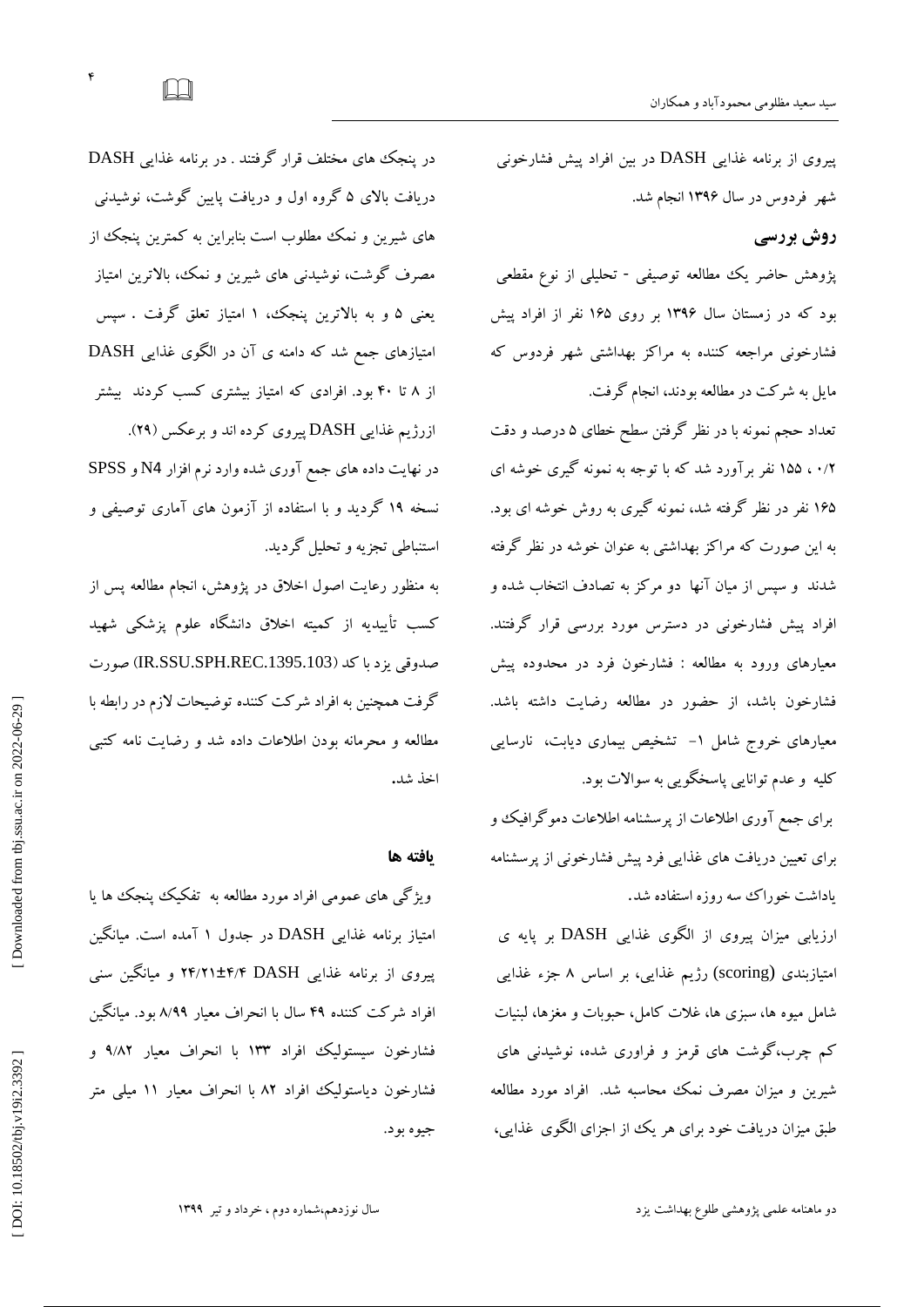فراد شرکت کننده امتیاز ۱ برنامه غذای<sub>ک</sub> DASH را دریافت نگرده بودند. تنها ۸ نفر(۵/۴ درصد) از افراد پیش فشارخونی بالاترین امتیاز پیروی از برنامه غذایی را داشتند.

آزمون Chi-Square نشان داد از میان متغیرهای دموگرافیک شاخص توده بدنی رابطه معنی داری با نمره پیروی از برنامه غذایی داشت به این شکل که با افزایش نمره پیروی از برنامه غذایی DASH نمره شاخص توده بدنی کاهش<br>می یافت(جدول ۱).

دریافت های اجزای برنامه غذایی DASH در بین پنجک های امتیاز برنامه غذایی DASH در جدول ۲ آمده است. پیروی از برنامه غذایی DASH با افزایش مصرف میوه ها، سبزی ها، لبنیات کم چرب، غلات کامل، حبوبات و مغزها همراه بود.

افرادی که در سطح بالاتری از امتیاز برنامه غذایی DASH قرار داشتند، نسبت به پایین ترین پنجک، نوشیدنی های شیرین، نمک و گوشت قرمز و فراوری شده کمتری مصرف می کردند. تفاوت آماری معنی داری بین اجزای برنامه غذایی DASH با امتیاز برنامه غذایی DASH وجود داشت به این ترتیب که با افزایش نمره برنامه غذایی مصرف میوه، سبزی، لبنیات، مغزیجات و غلات کامل افزایش یافته بود و با کاهش نمره برنامه غذایی مصرف گوشت قرمز و فراوری شده، نمک وو نوشیدنی های شیرین افزایش یافته بود. با پیروی از برنامه غذایی DASH دریافت پتاسیم، کلسیم، منیزیم و فیبر غذایی افزایش پیدا کرده بود. میانگین و انحراف معیار مصرف درشت مغذی ها و املاح در جدول۳ آمده است.

جدول ۱: ویژگی های عمومی افراد پیش فشارخونی بر اساس امتیاز برنامه غذایی DASH

| امتیار بر نامه عدایی DASH |                                               |                |                        |                        |                      |              |                   |  |  |  |
|---------------------------|-----------------------------------------------|----------------|------------------------|------------------------|----------------------|--------------|-------------------|--|--|--|
| P value                   | $(\%)$ تعداد                                  | $\pmb{\Delta}$ | ۴                      | ٣                      | ۲                    |              |                   |  |  |  |
| $\cdot$ /9 $\vee$ 9       | $10 \cdot (1 \cdot \cdot)$                    | ٨              | ۷۸                     | ۶۱                     | $\mathbf{\breve{r}}$ |              | فشارخون سيستوليك  |  |  |  |
| $\cdot$ /VA)              | $10 \cdot (1 \cdot \cdot)$                    | ٨              | ۷۸                     | ۶۱                     | $\mathbf{\breve{r}}$ |              | فشارخون دياستوليك |  |  |  |
| .7917                     | $P\Lambda$ (F $\Delta$ /۳)                    | $\mathfrak{f}$ | ٣٩                     | $\mathbf{Y}\mathbf{F}$ |                      | زن           | جنس               |  |  |  |
|                           | $\Lambda$ Y ( $\Delta$ F/V)                   | ۴              | ٣٩                     | $\forall \forall$      | ۲                    | مرد          |                   |  |  |  |
| $\cdot$ /YG $\lambda$     | f(Y/V)                                        | $\bullet$      |                        | $\mathbf{\breve{r}}$   | $\bullet$            | زیر ۳۰ سال   | سن                |  |  |  |
|                           | $Y \cdot (1Y/Y)$                              | $\bullet$      | $\mathcal{N}$          | $\pmb{\wedge}$         | $\bullet$            | ۳۰ تا ۴۰ سال |                   |  |  |  |
|                           | $\Delta V(\Upsilon\Lambda)$                   | ۵              | ۲٨                     | $\Upsilon\Upsilon$     |                      | ۴۰ تا ۵۰ سال |                   |  |  |  |
|                           | $\Delta V(\Upsilon\Lambda)$                   | ٣              | ٣١                     | $\gamma\gamma$         |                      | ۵۰ تا ۶۰ سال |                   |  |  |  |
|                           | $1Y(\Lambda)$                                 | ٠              | ۶                      | $\Delta$               |                      | بالای ۶۰ سال |                   |  |  |  |
| .719                      | $f(1Y/\mathcal{F})$                           | ٣              | $\mathsf{Y}\mathsf{V}$ | $\mathcal{L}$          |                      | ابندایی      | ميزان تحصيلات     |  |  |  |
|                           | $\Delta\cdot(\mathfrak{f}\cdot/\mathfrak{k})$ |                | ۲۹                     | $\mathbf{r}$ .         | $\bullet$            | ديپلم        |                   |  |  |  |
|                           | $f\Lambda(TY/Y)$                              | ۴              | $\gamma\gamma$         | ٢٠                     | ۲                    | دانشگاهی     |                   |  |  |  |
| .49.                      | $\mathcal{N}(\mathcal{N})$                    | ٨              | $\forall \Upsilon$     | ۵۸                     | ٣                    | متاهل        | وضعيت تاهل        |  |  |  |

اهتیبس ثزًبهِ غذایی DASH

سال نوزدهم،شماره دوم،خرداد و تیر ۱۳۹۹

دو ماهنامه علمی پژوهشی طلوِع بهداشت یزد

 $\Delta$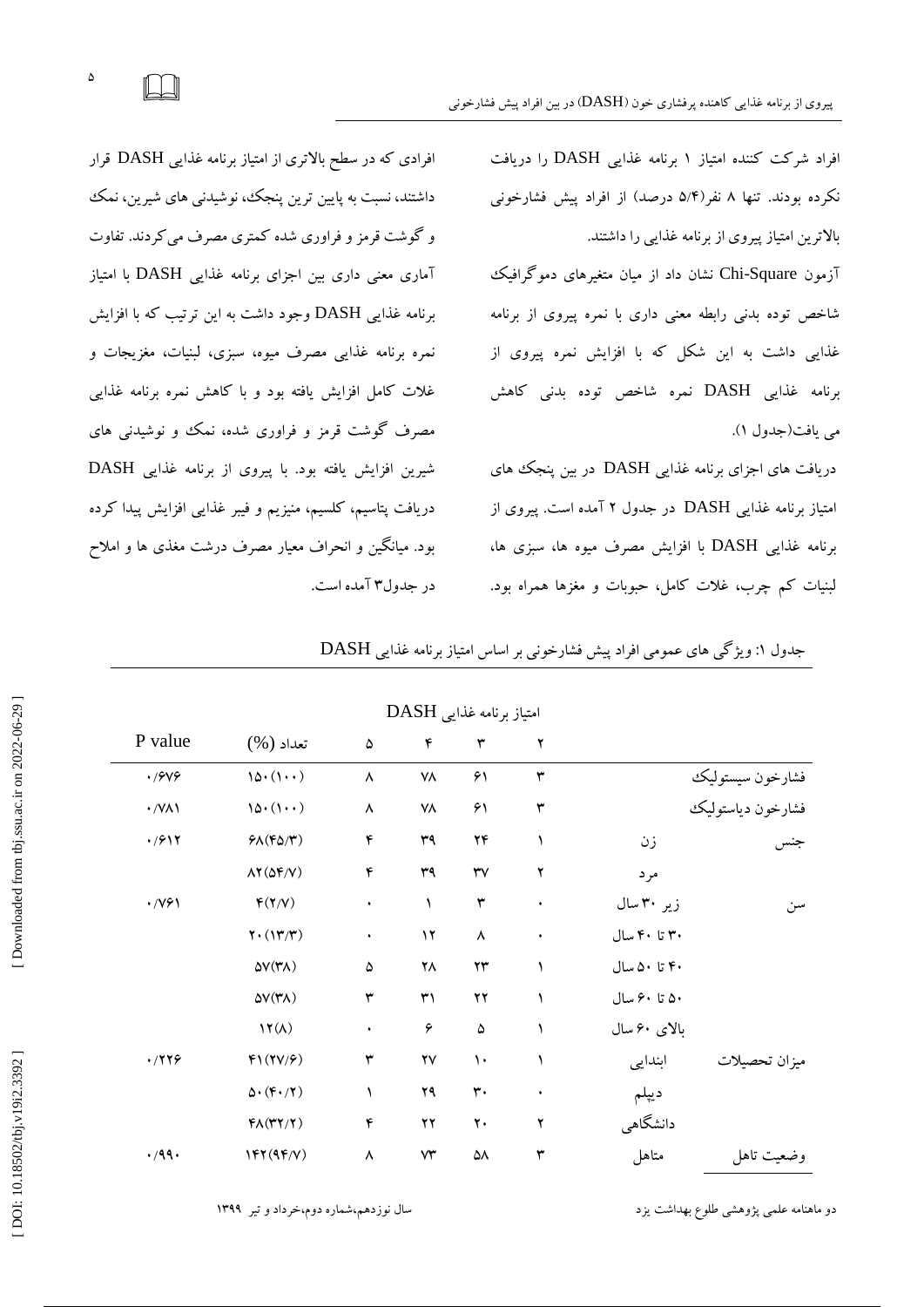|                  | $\Upsilon(1/\Upsilon)$                             | ٢ |                        | ١             | $\bullet$ | مجر د/ جدا شده |           |  |
|------------------|----------------------------------------------------|---|------------------------|---------------|-----------|----------------|-----------|--|
|                  | $60(FY/\mathcal{F})$                               | ۴ | $\mathsf{r}\mathsf{v}$ | ۲۴            | $\bullet$ | خانه دار       | شغل       |  |
| .7999            | $\mathbf{r} \cdot (\mathbf{Y} \cdot / \mathbf{1})$ | ٢ | ۱۴                     | ۱۴            | ٠         | كارمند         |           |  |
|                  | $YY(Y1/\Delta)$                                    | ٢ | ۱۵                     | $\mathcal{N}$ | ۲         | بازنشسته       |           |  |
|                  | YY(1F/V)                                           | ٠ | ۱۲                     | ٩             |           | آزاد           |           |  |
|                  | $17.$ ( $F.$ / $9)$                                | ٨ | ۵۹                     | ۵۲            |           | طبيعي          |           |  |
| $\cdot/\cdot$ \F | YF(YY)                                             | ٠ | ۱۵                     | ٩             | $\bullet$ | اضافه وزن      | توده بدني |  |
|                  | $\Delta(\Upsilon/\Upsilon)$                        | ٠ | ۴                      | $\bullet$     |           | چاق            |           |  |
|                  | $\mathbf{r}\mathbf{1}(\mathbf{Y}\cdot\mathbf{1})$  | ١ | $\mathsf{V}\mathsf{V}$ | ۱۱            | ۲         | خوب            | وضعيت     |  |
| $\cdot$ /VVF     | $117(Y\Delta/\Upsilon)$                            | ٧ | ۵۸                     | ۴٧            |           | متوسط          | اقتصادى   |  |
|                  | $\mathcal{P}(\mathfrak{F})$                        | ٠ | ٣                      | ٣             | ٠         | ضعيف           |           |  |

جدول ۲: میانگین و انحراف معیار اجزای برنامه غذایی DASH در بین امتیاز برنامه غذاییDASH

| گروه های غذایبی                        | ميانگين              | انحراف                   | $\mathbf Y$                                           | $\mathbf{\breve{r}}$                  | $\mathfrak{r}$                                | ۵                                                                                       | $\mathbf{P}$                                                                     |                                              |  |  |  |  |
|----------------------------------------|----------------------|--------------------------|-------------------------------------------------------|---------------------------------------|-----------------------------------------------|-----------------------------------------------------------------------------------------|----------------------------------------------------------------------------------|----------------------------------------------|--|--|--|--|
|                                        |                      | معيار                    |                                                       |                                       |                                               |                                                                                         |                                                                                  |                                              |  |  |  |  |
| سبزى                                   | 19.19                | $V\Lambda/\cdot \Lambda$ | 1. A/٣٣ ± ۴۴/٣٧                                       | $109/1.9 \pm 0 \Lambda/\gamma \gamma$ | $Y \cdot \Delta/\Lambda f \pm V Y / P$        | $r \cdot y \cdot \pm 4r y$                                                              | $\langle \cdot   \cdot \cdot \rangle$                                            |                                              |  |  |  |  |
| ميوه                                   | $Y44/\Delta\Lambda$  | $1\Lambda \cdot /V$      | $Y \cup \pm YY/YY$                                    | ٢١١/٩٨±١۴٠/٢٣                         | TO1/YO±1VY/AO                                 | 011/14±111/94                                                                           | $<\!\!\boldsymbol{\cdot}\mid\!\!\boldsymbol{\cdot}\!\!\cdot\!\!\cdot\!\!\cdot\,$ |                                              |  |  |  |  |
| مغزيجات                                | $\lambda$ /99        | 9/60                     | $f/\1\pm f/\sqrt{2}$                                  | 9/7.1                                 | 9/9.19/11                                     | 1V/٣٣±1٩/٥١                                                                             | $\cdot$ / $\cdot$ $\mathsf{r}$ .                                                 |                                              |  |  |  |  |
| حبوبات                                 | $Y \cdot / Y \wedge$ | 14/91                    | 1A/AA±1٢/۶1                                           | 1V/FA±1F/F9                           | YY/19±1F/91                                   | YO/ TT ± 17/99                                                                          | $\langle \cdot   \cdot \cdot \rangle$                                            |                                              |  |  |  |  |
| لبنيات                                 | 199/4V               | 147/78                   | TY/ YY ± Y 1/ 91                                      | 117/0 · ± 11/ / V/                    | Y. M/1F±101/07                                | $YAV/\Delta Q \pm Y \cdot \Delta/\Delta Y$                                              | $<\!\!\boldsymbol{\cdot}\mid\!\!\boldsymbol{\cdot}\!\!\cdot\!\!\cdot\!\!\cdot\,$ |                                              |  |  |  |  |
| غلات سبوس دار                          | 109/9.               | 101/17                   | $\Lambda$ . $\pm$ \ $\Upsilon$ \/ $\theta$ $\Delta$   | 97/17±1777/AT                         | $199/V$ $\Delta$ $\pm 10.791$                 | ٣٠٧/٩۶±١٢٣/٧٣                                                                           | $\langle \cdot   \cdot \cdot \rangle$                                            | [Downloaded from tbj.ssu.ac.ir on 2022-06-29 |  |  |  |  |
| نوشیدنی های شیرین                      | Y9/YF                | $VT/T\Delta$             | 1. T/ YY ± AA/VV                                      | A. / AF ± 1 . 1 / A Y                 | 17/VQ±٣F/6Q                                   | $\cdot \pm \cdot$                                                                       | .  .                                                                             |                                              |  |  |  |  |
| گوشت قرمز و                            | 99/09                | Y9/97                    | <b>ハ・/VV土۲۳/・٩</b>                                    | VO/FF±19/10                           | $99/91 \pm 1.10$                              | <b><i>QQ/AA±YY/9.</i></b>                                                               | $\langle \cdot   \cdot \cdot \rangle$                                            |                                              |  |  |  |  |
| فراورى شده                             |                      |                          |                                                       |                                       |                                               |                                                                                         |                                                                                  |                                              |  |  |  |  |
| نمک (میلی گرم در                       | 457/77               | 090/1                    | $VfY/F1 \pm Iff/19$                                   | 557/7.157/70                          | $f$ $f$ $V$ / $f$ $\pm$ $I$ $f$ $A$ / $V$ $f$ | $\mathbf{r}\cdot\mathbf{q}/\mathbf{r}\cdot\pm\mathbf{A}\mathbf{V}/\mathbf{r}\mathbf{q}$ | $\langle \cdot   \cdot \cdot \rangle$                                            |                                              |  |  |  |  |
| روز)                                   |                      |                          |                                                       |                                       |                                               |                                                                                         |                                                                                  |                                              |  |  |  |  |
|                                        |                      |                          | * میانگین سه روزه دریافت های غذایی افراد پیش فشارخونی |                                       |                                               |                                                                                         |                                                                                  |                                              |  |  |  |  |
|                                        |                      |                          |                                                       |                                       |                                               |                                                                                         |                                                                                  |                                              |  |  |  |  |
| دو ماهنامه علمی پژوهشی طلوع بهداشت یزد |                      |                          |                                                       |                                       | سال نوزدهم،شماره دوم ، خرداد و تیر ۱۳۹۹       |                                                                                         | [DOI: 10.18502/tbj.v19i2.3392]                                                   |                                              |  |  |  |  |

 $\epsilon$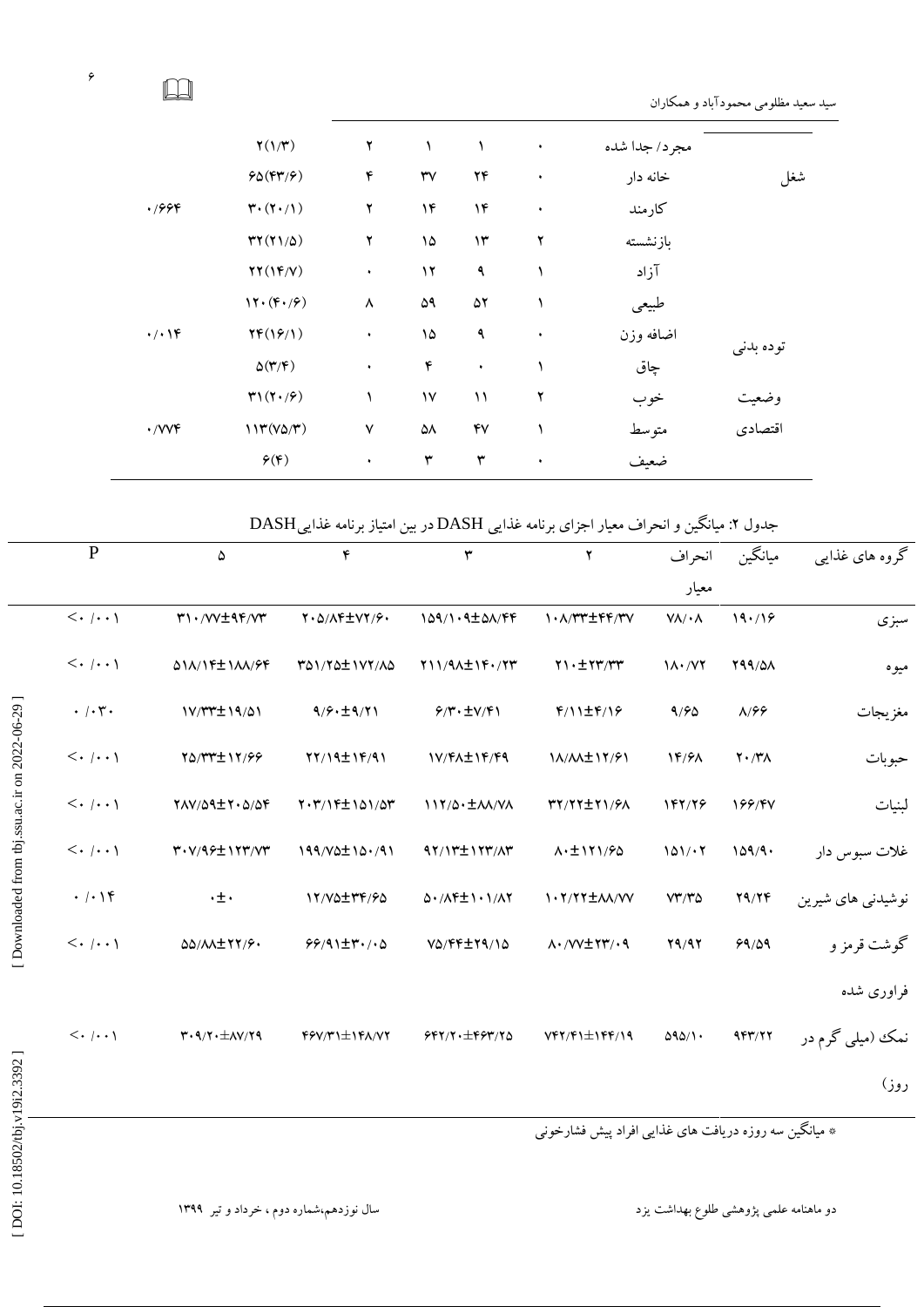$\mathsf{v}$  $\Box$ 

پیروی از برنامه غذایی کاهنده پرفشاری خون (DASH) در بین افراد پیش فشارخونی

|                                              | ${\bf P}$                        | ۵                                                                                                                                                                                                                                                                           | $\mathfrak{r}$              | $\mathbf{\breve{r}}$                      | $\mathbf Y$                                           | انحراف             | ميانگين                         |                       |  |  |
|----------------------------------------------|----------------------------------|-----------------------------------------------------------------------------------------------------------------------------------------------------------------------------------------------------------------------------------------------------------------------------|-----------------------------|-------------------------------------------|-------------------------------------------------------|--------------------|---------------------------------|-----------------------|--|--|
|                                              |                                  |                                                                                                                                                                                                                                                                             |                             |                                           |                                                       |                    |                                 |                       |  |  |
|                                              |                                  |                                                                                                                                                                                                                                                                             |                             |                                           |                                                       | معيار              |                                 |                       |  |  |
|                                              |                                  |                                                                                                                                                                                                                                                                             |                             |                                           |                                                       |                    |                                 |                       |  |  |
|                                              | $\cdot/\cdot\cdot$ ۴             | 110/91±07/97                                                                                                                                                                                                                                                                | 19V/99±00/FV                | ITT/AV±FF/V.                              | 134774479/11                                          | 54/15              | 100/17                          | منیزیم (میلی گرم)     |  |  |
| Downloaded from tbj.ssu.ac.ir on 2022-06-29] | $\cdot/\cdot$ ۴۶                 | YSAV/VF±OFT/FA                                                                                                                                                                                                                                                              | Y. M9/ Y & ± 41. / 1 Y      | $19. V/Y \cdot \pm \Delta V \cdot / VF$   | 1411/94±1691.4                                        | 630                | 1110/07                         | پتاسیم (میلی گرم)     |  |  |
|                                              |                                  | V99/F9±1A0/0٣                                                                                                                                                                                                                                                               | $900/9$ $\pm$ $\frac{1}{1}$ | 5.1/FT±1AV/77                             | FVF/97±1.9/90                                         | $Y \Omega/Y$       | <b>094/11</b>                   | كلسيم (ميلي گرم)      |  |  |
|                                              |                                  | $V4F/F4\pm1\Lambda\Delta/\cdot4$                                                                                                                                                                                                                                            | VT9±Y1A/VQ                  | $$Y\Lambda$ /9 $\Upsilon$ ±YYV/ $\cdot$ V | AY9/.V±Y۳./FA                                         | <b>779/7V</b>      | $V \cdot \Lambda$               | فسفر (میلی گرم)       |  |  |
|                                              |                                  | Y199/11760.19                                                                                                                                                                                                                                                               | 11.0V + FTA/911             | 1944/14 1970/08                           | $1V4\Delta \pm 1VV$                                   | $FFF/\cdot \Delta$ | 1798/71                         | $(KC)$ کالری          |  |  |
|                                              | $\langle\cdot\mid\cdot\mid$      | <b>٣٧٣/۴</b> · ± ٨٢/١١                                                                                                                                                                                                                                                      | T. 9/01 TVF/VA              | Y&V/V1±69/٣١                              | YAV/AY±YV/VA                                          | $V$ ۶/۹۱           | Y90/YY                          | كربوهيدرات (GM)       |  |  |
|                                              | $\cdot/\cdot$ \F                 | $V\left(\cdot \right)$ / $\left(\frac{1}{2}V\right)$                                                                                                                                                                                                                        | 90/11±19/01                 | $9.11 \cdot \pm 11/2$                     | $97/00 \pm \Lambda/99$                                | 19/91              | 54/91                           | پروتئين(GM)           |  |  |
|                                              | $\cdot/\cdot$ 19                 | FV/09±1F/01                                                                                                                                                                                                                                                                 | 77/71±14/70                 | $fY/Y \cdot \pm 19/77$                    | FF/91±0/91                                            | 10/11              | YY/Y                            | $(GM)$ چربی           |  |  |
|                                              | $\cdot$ / $\cdot$ $\Delta$ ۶     | 13/99±6/06                                                                                                                                                                                                                                                                  | 17/90±4/77                  | 1٣/٨٠ ±٥/1٢                               | 10/٣٢±۴/V۵                                            | F/FQ               | $\Upsilon''/V$                  | اسیدهای چرب اشباع(GM) |  |  |
|                                              | .7081                            | 17/17±4/٣۶                                                                                                                                                                                                                                                                  | 11/VY±F/1A                  | <b>II/AV±F/VV</b>                         | 17/99±7/.۵                                            | F/F1               | 11/10                           | اسیدهای چرب موفا(GM)  |  |  |
|                                              | $\cdot$ /9٢ $\cdot$              | 13/6476/16                                                                                                                                                                                                                                                                  | 1./٣٨±٥/۶٩                  | 1./9. ±9/۳V                               | <b>1・/・۳±・/A۶</b>                                     | $\Delta$ /96       | $\mathcal{N} \cdot \mathcal{S}$ | اسیدهای چرب پوفا(GM)  |  |  |
|                                              | $\cdot$ / $\vee$ $\circ$ $\circ$ | 1AV/01±64/.6                                                                                                                                                                                                                                                                | Y11/99±1.٣/.V               | YTT/TV±AA/AQ                              | 137/941174/10                                         | 90/42              | $YYY/\prime$                    | كلسترول(MG)           |  |  |
|                                              | $\cdot/\cdot\cdot$ Y             | 1./V1±1/۵۸                                                                                                                                                                                                                                                                  | 1./٢٨±۴/٥١                  | <b><i>A/FY ± \/AV</i></b>                 | $V/\cdot \Delta \pm \cdot / Y \cdot \Delta$           | 9/VP               | 19/97                           | فيبر (GM)             |  |  |
|                                              |                                  |                                                                                                                                                                                                                                                                             |                             |                                           | * میانگین سه روزه دریافت های غذایی افراد پیش فشارخونی |                    |                                 |                       |  |  |
|                                              |                                  |                                                                                                                                                                                                                                                                             |                             |                                           |                                                       |                    |                                 | بحث و نتیجه گیری      |  |  |
|                                              |                                  | غذایی ۲۴/۲۱±۴/۴DASH بود و ۵/۳ درصد از افراد پیش<br>$\mathbf{A}$ $\mathbf{C}$<br>and the contract of the state of the state of the state of the state of the state of the state of the state of<br>$\mathbf{D} \wedge \mathbf{C} \mathbf{H} \qquad \cdots \qquad \mathbf{G}$ |                             |                                           |                                                       |                    |                                 |                       |  |  |

جدول ٣: میانگین و انحراف معیار دریافت های غذایی افراد مبتلا به پیش فشارخون در بین امتیاز برنامه غذاییDASH

در حال حاضر برنامه غذایی DASH به عنوان یک سبک زندگی لازم و ضروری جهت كنترل فشارخون طبق دستورالعمل های بین المللی است (۳۲-۳۰). بعد از ۲ هفته پیروی از برنامه غذایی DASH میزان فشار خون کاهش پیدا می کند (۳۳).نتایج این مطالعه نشان داد میانکین پیروی از برنامه

غذایی ۴/۴/۴DASH+ بود و ۵/۳ درصد از افراد پیش فشارخونی بالاترین میزان پیروی از برنامه غذایی DASH را داشتند. Mellen و همکاران در یک مطالعه ملی میزان پیروی از برنامه غذایی DASH در بین افراد پیش فشارخونی ۳۳/۶۶ درصد گزارش کردند (۲۸) همچنین Leon و همکاران نیز در مطالعه خود میزان پیروی از برنامه غذایی DASH را در بین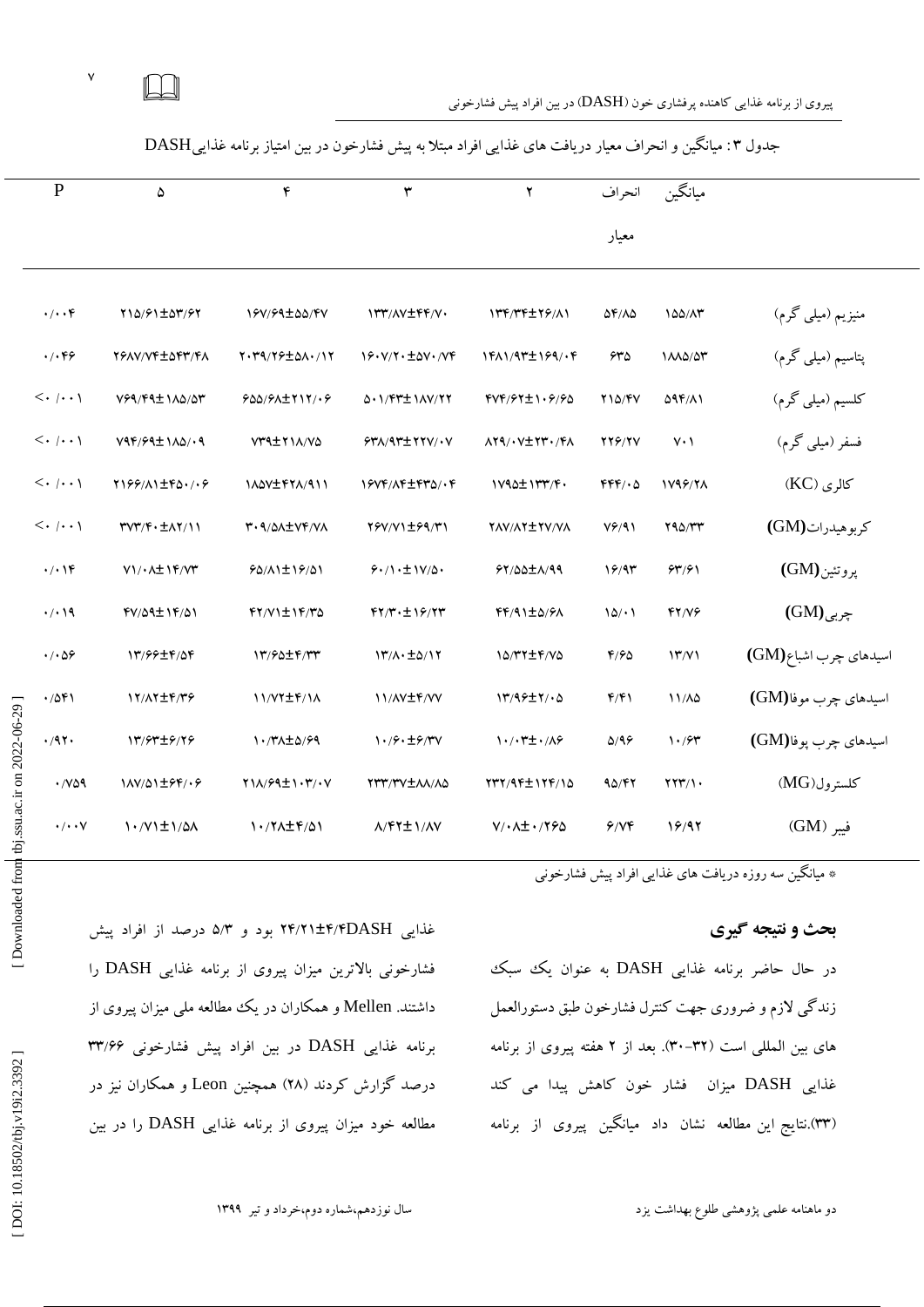افراد فشارخونی بستری در بیمارستان را ۲۰ درصد گزارش کردند (۳۴) سطح پیروی از برنامه غذایی DASH در مطالعه سیستماتیک رویو kawan و همکارانش نیز به طور کلی کم بود (۳۵) به نظر می رسد تفاوت در یافتهها می تواند ناشی از تفاوت در نوع شرکت کنندگان و تفاوت در ابزار مورد استفاده برای ارزیابی برنامه غذایی DASH باشد.

همچنین سطح ادراکات گروههای انتخابی در مورد برنامه غذایی و اهمیت بیماری نیز می تواند بر دریافت غذایی افراد موثر باشد. نتايج نشان داد از بين متغیرهای دموگرافیک تنها شاخص توده بدنی با پیروی از برنامه غذایی DASH رابطه معنی داری داشت. در مطالعه Mellen و همکاران سن، میزان تحصیلات و شاخص توده بدنی با میزان پیروی از برنامه غذایی DASH رابطه معنی<br>داری داشتند(۲۸).

Gunther و همکاران نیز رابطه ای بین شاخص توده بدنی و پیروی از برنامه غذایی مشّاهده نکردند (۳۶) این برنامه غذایی به دلیل تاکید بر مصرف بالای میوه، سبزی و غلات کامل و وجود مقادیر بالای فیبر باعث تعادل در وزن افراد می شود.

پیروی از برنامه غذایی DASH با افزایش مصرف میوه ها، سبزی ها، لبنیات کم چرب، غلات کامل، حبوبات و مغزها همراه بود. نتایجِ مطالعه برک وو قاسمی فرد نشان داد که پیروی از برنامه غذایی DASH با افزایش دریافت سبزی، میوه، لبنیات کم چرب، غلات کامل، حبوبات و مغزها همراه بود (۳۸، ۳۷). همچنین در مطالعه بنیسی کهنسال و همکاران پیروی از برنامه غذایی DASH ثب دریبفت ّبی ثبالی هی،َُ عجشی ّب، لجٌیبت، حبوبات و مغزها همراه بود (۳۹).

میوه و سبزی به دلیل فیبر و پتاسیم بالا، و سدیم کم باعث کاهش فشارخون می شود (۴۰) مصرف حبوبات و آجیل ها نیز به دلیل سدیم کم و فیبر بالا به طور معکوس با بروز بیماری های قلبی و عروقی رابطه دارد (۴۳–۴۱) فراورده های لبنی نیز به دلیل حضور پروتئین، کلسیم، پتاسیم و ویتامین دی باعث کاهش ریسک بیماری های قلبی و عروقی می شود (۴۵، ۴۴).

با توجه به تاثیرات اجزای برنامه غذایی DASH در کاهش میزان فشارخون، با استفاده از تئوری های آموزشی می توان میزان پیروی از برنامه غذایی را افزایش داد تا از ابتلای افراد

پیش فشارخونی به فشارخون بالا در آینده پیشگیری کرد. نتایج مطالعه نشان داد افزایش پیروی از برنامه غذایی DASH با کاهش مصرف نوشیدنی های شیرین، نمک و گوشت های قرمز و فراوری شده همراه بود که نتایج مطالعه برک و همکاران نشان داد با افزایش میزان پیروی مصرف نوشیدنی های شیرین و نمک کاهش پیدا کرده است ولی مصرف گوشت در بین امتیاز های برنامه غذایی کاهش پیدا نکرده و معنی دار نبود (۳۷).

توصیه های رژیم غذایی برای سلامتی شامل محدودیت در مصرف گوشت قرمز یا توصیه جایگزین کردن آن با گوشت سفید است که مقدار چربی کمتری دارد (۴۶).

مصرف گوشت های فراوری شده مثل سوسیس و کالباس به دلیل مقدار سدیم بالاتر و بعلاوه افزودنی هایی مثل نیتریت ها، نیتروزامین ها با پیامدهای مضر قلبی عروقی و مرگ و میر ارتباط دارد (۴۹–۴۷).

با توجه به اینکه کاهش میزان فشارخون بیماران فشارخونی و افراد مبتلاً به پیش فشارخون بعد از ۲ هفته پیروی از برنامه غدایی

 $\pmb{\wedge}$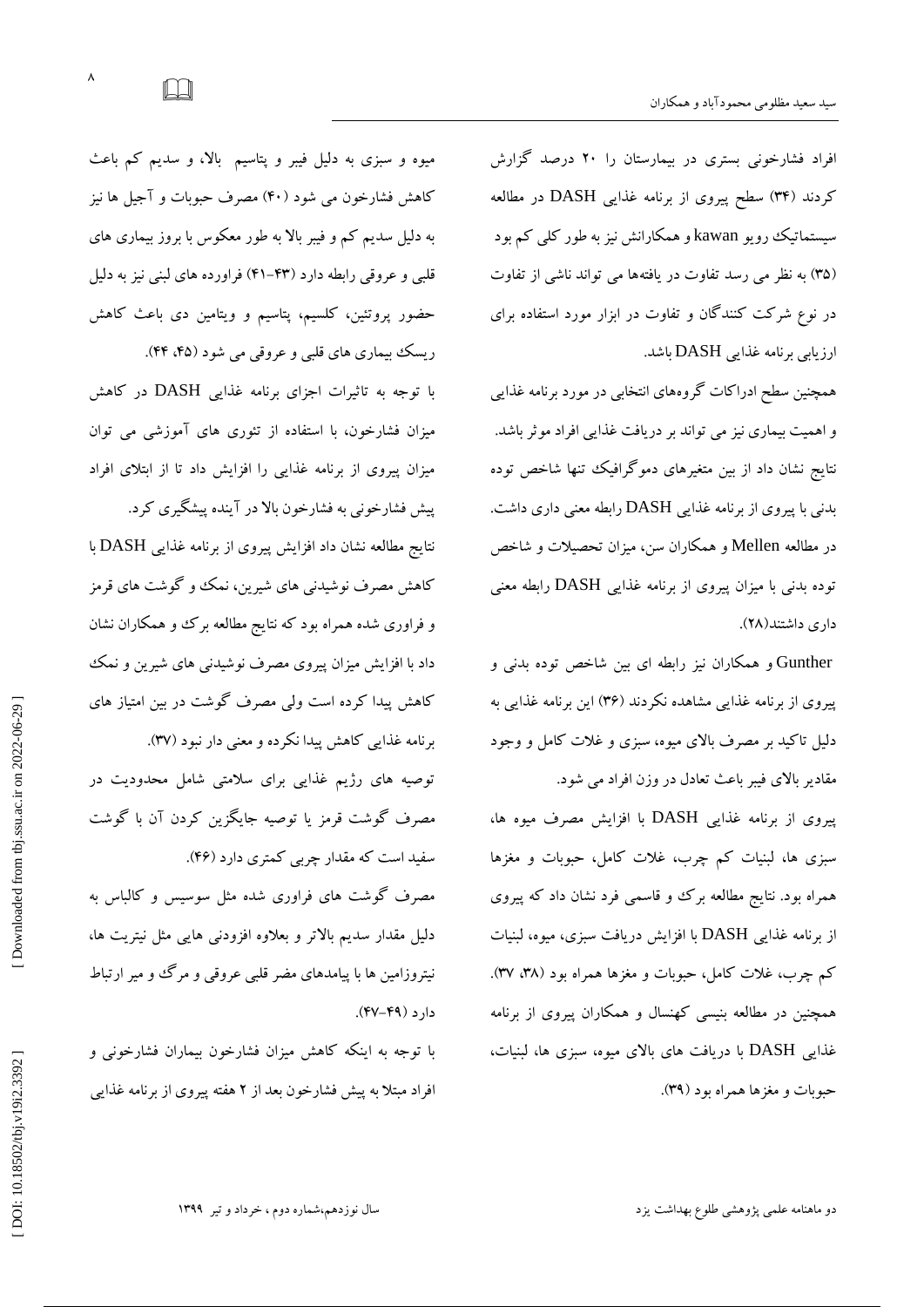DASH حاصل میشود (۵۰) می توان با استفاده از جایگزین های غذایی سالم و افزایش میزان اگاهی بیماران میزان پیروی از برنامه غذایی DASH را افزایش داد.

نتایج نشان داد با پیروی از برنامه غذایی DASH دریافت پتاسیم، کلسیم، منیزیم و فیبر غذایی افزایش پیدا کرده است. از عوامل تغذیه ای که موجب کاهش فشارخون می شود می توان به افزایش مصرف پتاسیم، کلسیم، فیبر و منیزیم و کاهش انرژی<br>و سدیم اشاره کرد (۵۱).

نتایج مطالعه برک وه مکاران نشان داد با پیروی از برنامه غذایی DASH دریافت پتاسیم، کلسیم، منیزیم، فولات و فیبر افزایش یافته است (٣٧) همچنین در مطالعه قاسمی فرد و همکاران با عنوان ارتباط برنامه غذایی DASH با سندرم متابولیک در بین زنان نشان داد پیروی از برنامه غذایی با دریافت بالای فیبر، منیزیم، کلسیم و فولات همراه است (۳۸).

میانگین پتاسیم، کلسیم و سدیم مصرفی در مطالعه استاد رحیمی و همکاران به ترتیب ۱۷۲۲، ۱۷۴۶ و ۲۳۶۳ میلی کرم بود (۵۲) با توجه با تاکید برنامه غذایی DASH به مصرف میوه، سبزی، حبوبات و مغزیجات در طول روز و تاثیر این مواد غذایی در كاهش فشارخون به دلیل وجود پتاسیم، منیزیم و فیبر بالا، می توان با شناسایی و کاهش موانع موجود پیروی از برنامه غذایی DASH را افزایش داد.

مطالعه حاضر اولین مطالعه انجام شده در زمینه برنامه غذایی DASH در بین افراد مبتلا به پیش فشارخون در ایران بود که بسیار می تواند برای پیشگیری از ابتلا به فشارخون بالا مورد استفاده قرار گیرد که از نقاط قوت این مطالعه می باشد. در تفسیر یافته های به دست آمده از این مطالعه باید به برخی

محدودیت ها نیز توجه کرد، از جمله جمع آوری اطلاعات برنامه غذایی به صورت خودگزارشی که امکان خطای اندازه گیری وجود داشت، علاوه بر این پرسشنامه یاداشت خوراک سه روزه قادر به اندازه گیری سطح دقیق سدیم که یکی از اجزای اصلی این برنامه غذایی است نمی باشد و نیز مقدار مصرف ماده غذایی به صورت دقیق مشخص نمی شود احتمال تخمین كمتر یا بیشتر از مقدار واقعی مصرف ممکن است گزارش شود. و نیز به دلیل مقطعی بودن این مطالعه یافته های حاصل قابل تعمیم به کل کشور نیست.

۹

 $\Box$ 

با این وجود توصیه می شود که مطالعات آینده نگر در این زمینه انجام پذیرد و نیز با استفاده از نتایج این مطالعه مداخلات دقیق آموزشی در بین افراد مبتلا به پیش فشارخون طراحی گردد و میزان پیروی از برنامه غذایی افزایش یابد تا در آینده شاهد كاهش مبتلایان به بیماری فشارخون بالا باشیم.

نتايج نشان داد میزان پیروی از برنامه غذایی DASH در بین افراد پیش فشارخونی ۲۴/۲۱±۴/۲ بود.

با افزایش نمره میزان پیروی از برنامه غذایی مصرف میوه، سبزی، لبنیات، مغزیجات و غلات کامل افزایش یافته بود و با کاهش نمره برنامه غذایی مصرف گوشت قرمز و فراوری شده، نمک و نوشیدنی های شیرین افزایش یافته بود. هم چنین با پیروی از برنامه غذایی DASH دریافت پتاسیم، کلسیم، منیزیم و فیبر غذایی افزایش پیدا کرده بود.

# **تضاد مىافع**

نویسندگان این مقاله اعلام می دارند که هیچ گونه تضاد منافعی وجود ندارد.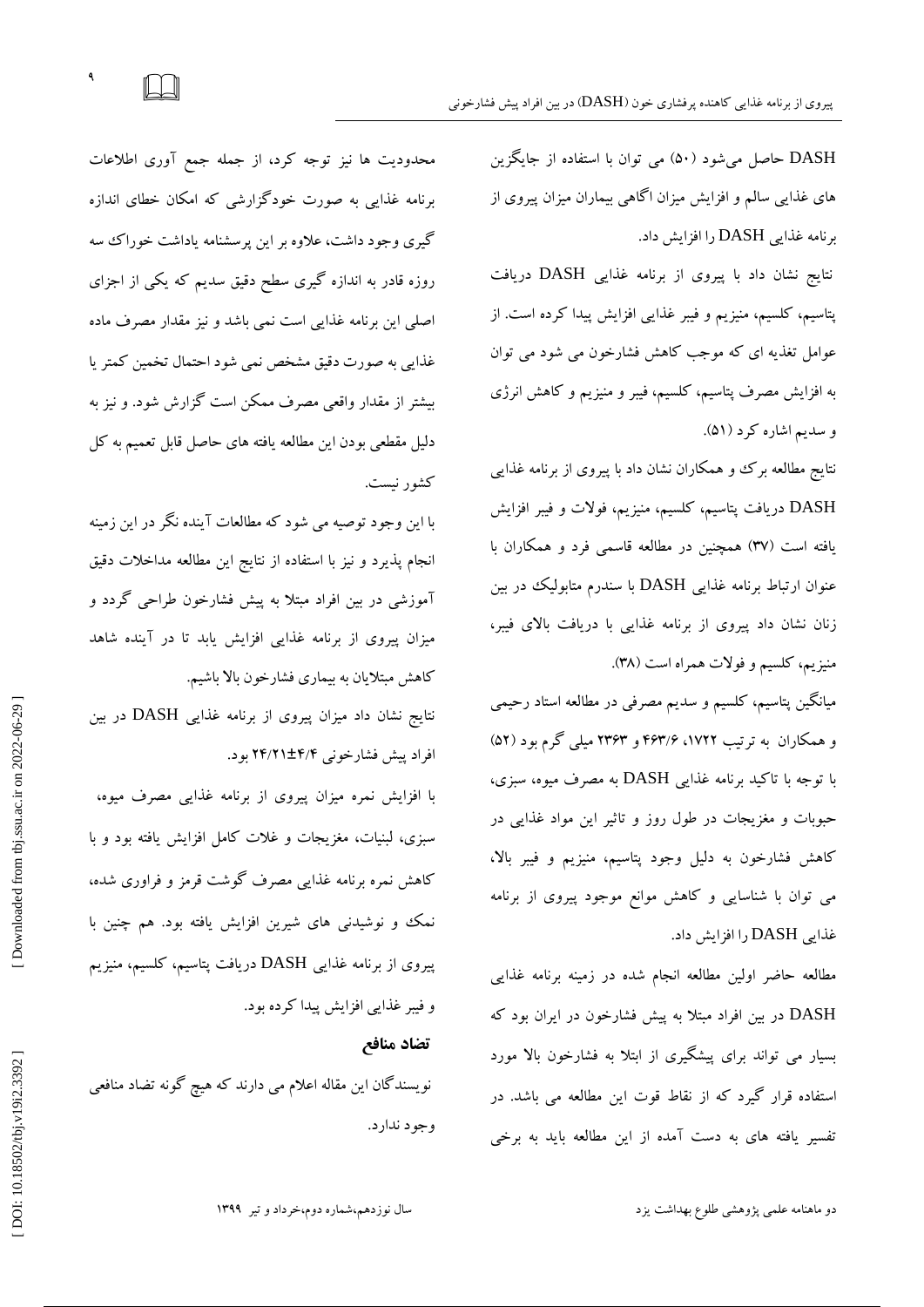# **تطکز ي قدرداوی**

این مقاله نتیجه بخشی از پایان نامه تحقیقاتی مقطع دکتری صدوقی یزد می باشد. نویسند کان از تمامی عزیزانی که در این

اموزش بهداشت و ارتقای سلامت دانشکاه علوم پزشکی شهید مسلم عالمه همکاری کردند تقدیر و تشکر می نمایند.

### **References**

 $\mathcal{N}$ 

LU

1-Chobanian AV. National heart, lung, and blood institute joint national committee on prevention, detection, evaluation, and treatment of high blood pressure; national high blood pressure education program coordinating committee: the seventh report of the joint national committee on prevention, detection, evaluation, and treatment of high blood pressure: the JNC 7 report. Jama. 2003; 289:2560 -72.

2 -Liszka HA, Mainous AG, King DE, Everett CJ, Egan BM. Prehypertension and cardiovascular morbidity. The Annals of Family Medicine. 2005; 3(4):294 -9.

3 -Hansen TW, Staessen JA, Zhang H, Torp -Pedersen C, Rasmussen S, Thijs L, Ibsen H, Jeppesen J. Cardiovascular outcome in relation to progression to hypertension in the Copenhagen MONICA cohort. American journal of hypertension. 2007; 20(5):483 -91.

4 -Lee JH, Hwang SY, Kim EJ, Kim MJ. Comparison of risk factors between prehypertension and hypertension in Korean male industrial workers. Public Health Nursing.2006; 23(4):314 -23.

5 -Meisinger C, D oring A, Heier M. Blood pressure and risk of type 2 diabetes mellitus in men and women from the general population: the Monitoring Trends and Determinants on Cardiovascular Diseases/Cooperative Health Research in the Region of Augsburg Cohort Study. Journal of hypertension. 2008; 26(9):1809 -15.

6 -Vasan RS, Larson MG, Leip EP, Kannel WB, Levy D. Assessment of frequency of progression to hypertension in non-hypertensive participants in the Framingham Heart Study: a cohort study. The Lancet. 2001; 358(9294):1682 -6.

7 -Yadav S, Boddula R, Genitta G,et al. Prevalence & risk factors of pre -hypertension & hypertension in an affluent north Indian population. Indian J Med Res. 2008; 128:712 –20.

8 -Janghorbani M, Amini M, Gouya MM, et al. Nationwide survey of prevalence and risk factors of prehypertension and hypertension in Iranian adults. J Hypertens. 2008; 26:419 –26.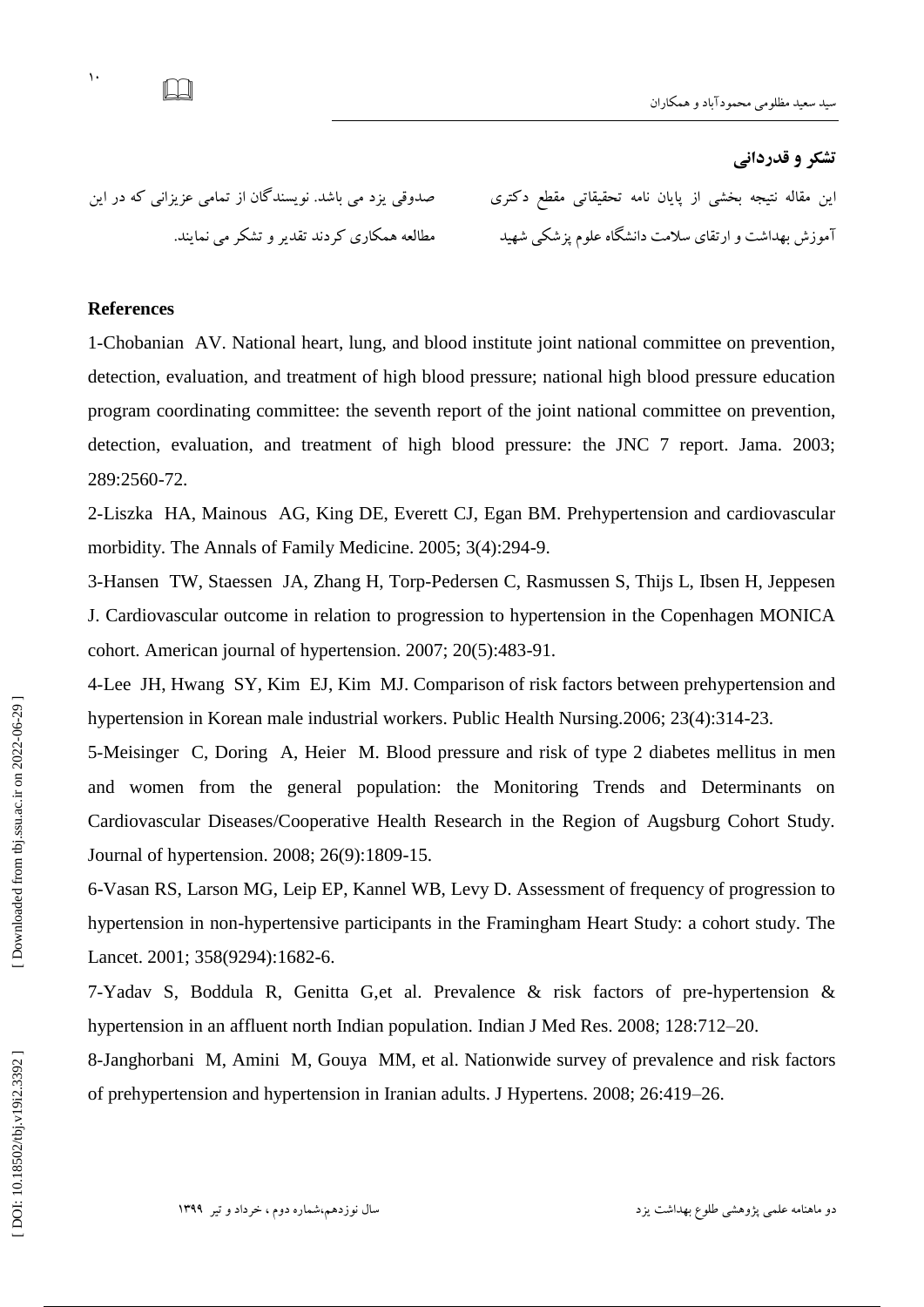# $\Box$

11

9 - Pang W, Sun Z, Zheng L, Li J, Zhang X, Liu S, Xu C, Li J, Hu D, Sun Y. Body mass index and the prevalence of prehypertension and hypertension in a Chinese rural population. Internal medicine .2008; 47(10):893 -7.

10 - Mullican DR, Lorenzo C, Haffner SM. Is prehypertension a risk factor for the development of type 2 diabetes ? Diabetes care. 2009; 32(10):1870 -2.

11 - Mainous III AG, Everett CJ, Liszka H, King DE, Egan BM. Prehypertension and mortality in a nationally representative cohort. The American journal of cardiology. 2004; 94(12):1496 -500.

12 -Grotto I, Grossman E, Huerta M, Sharabi Y. Prevalence of prehypertension and associated cardiovascular risk profiles among young Israeli adults. Hypertension. 2006; 48(2):254 -9.

13 -Khosravi A, Emamian MH, Shariati M, Hashemi H, Fotouhi A. The prevalence of pre hypertension and hypertension in an Iranian urban population. High blood pressure & cardiovascular prevention. 2014; 21(2):127 -35.

14 -Whelton PK, He J, Appel LJ, Cutler JA, Havas S, Kotchen TA, Roccella EJ, Stout R, Vallbona C, Winston MC, Karimbakas J. Primary prevention of hypertension: clinical and public health advisory from The National High Blood Pressure Education Program. Jama. 2002; 288(15):1882 -8.

15 -Trials of Hypertension Prevention Collaborative Research Group. Effects of weight loss and sodium reduction intervention on blood pressure and hypertension incidence in over -weight people with high normal blood pressure: the Trials of Hypertension Prevention, Phase II. Arch. Intern. Med. 1997; 157:657-67.

16 -He J, Whelton PK, Appel LJ, Charleston J, Klag MJ. Long -term effects of weight loss and dietary sodium reduction on incidence of hypertension. Hypertension. 2000; 35(2):544 -9.

17 -Sacks FM, Svetkey LP, Vollmer WM, Appel LJ, Bray GA, Harsha D, Obarzanek E, Conlin PR, Miller ER, Simons -Morton DG, Karanja N. Effects on blood pressure of reduced dietary sodium and the Dietary Approaches to Stop Hypertension (DASH) diet. New England journal of medicine. 2001; 344(1):3 -10.

18 -Vollmer WM, Sacks FM, Ard J, Appel LJ, Bray GA, Simons -Morton DG, et al. Effects of diet and sodium intake on blood pressure: Subgroup analysis of the DASH -sodium trial. Ann Intern Med.2001; 135:1019-28.

19 -Chobanian AV, Hill M. National Heart, Lung, and Blood Institute Workshop on Sodium and Blood Pressure: A critical review of current scientific evidence. Hypertension .2000; 35:858 -63.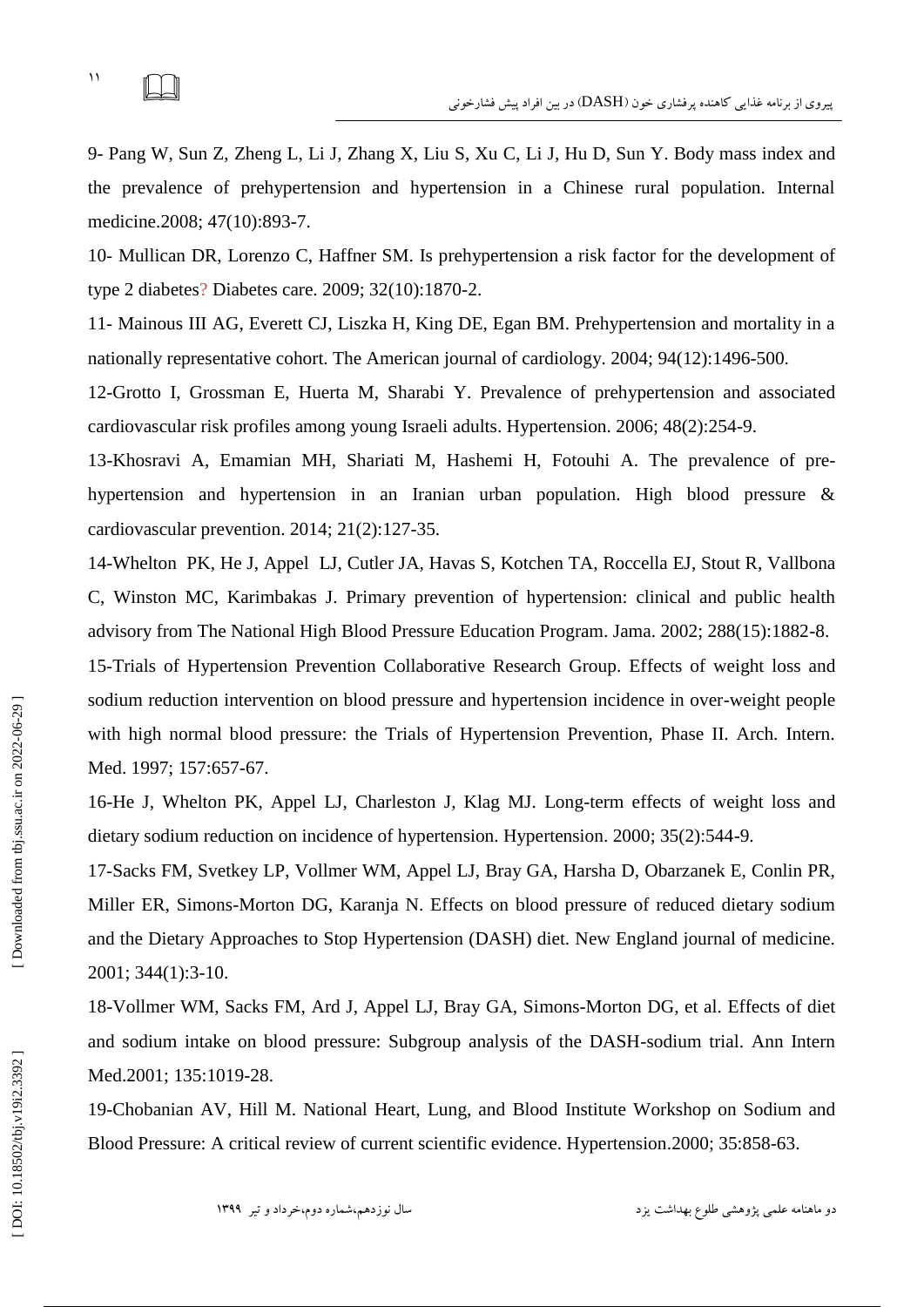20 -Kelley GA, Kelley KS. Progressive resistance exercise and resting blood pressure: a meta analysis of randomized controlled trials. Hypertension.2000; 35(3):838 -43.

21 -Whelton SP, Chin a, Xin X, He J. Effect of aerobic exercise on blood pressure: A meta -analysis of randomized, controlled trials. Ann Intern Med .2002; 136:493 -503.

22 -Saneei P, Salehi -Abargouei A, Esmaillzadeh A, Azadbakht L. Influence of Dietary Approaches to Stop Hypertension (DASH) diet on blood pressure: a systematic review and meta -analysis on randomized controlled trials. Nutr Metab Cardiovasc Dis. 2014; 24:1253 -61.

23 -Niknam M, Saadatnia M, Shakeri F, Keshteli AH, Saneei P, Esmaillzadeh A. Adherence to a DASH -style diet in relation to stroke: a case -control study. Journal of the American College of Nutrition. 2015; 34(5):408 -15.

24 -Schwingshackl L, Hoffmann G. Diet quality as assessed by the Healthy Eating Index, the Alternate Healthy Eating Index, the Dietary Approaches to Stop Hypertension score, and health outcomes: a systematic review and meta -analysis of cohort studies. Journal of the Academy of Nutrition and Dietetics.2015; 115(5):780 -800.

25 -Mokhtari Z, Hosseini S, Miri R, Baghestani AR, Zahedirad M, Rismanchi M, Nasrollahzadeh J. Relationship between dietary approaches to stop hypertension score and alternative healthy eating index score with plasma asymmetrical dimethylarginine levels in patients referring for coronary angiography. Journal of human nutrition and dietetics. 2015; 28(4):350 -6.

26 -Appel LJ, Champagne CM, Harsha DW, Cooper LS, Obarzanek E, Elmer PJ, Stevens VJ, Vollmer WM, Lin PH, Svetkey LP, Young DR. Effects of comprehensive lifestyle modification on blood pressure control: main results of the PREMIER clinical trial. JAMA: Journal of the American Medical Association. 2003; 289:2083 -93.

27 -Azadbakht L, Mirmiran P, Esmaillzadeh A, ET al.Beneficial effects of a Dietary Approach to Stop Hypertension (DASH) eating plan on features of metabolic syndrome. Diabetes Care .2005; 28(12): 2823 - 31.

28 - Mellen PB, Gao SK, Vitolins MZ, Goff DC. Deteriorating dietary habits among adults with hypertension: DASH dietary accordance, NHANES 1988 -1994 and 1999 -2004. Archives of internal medicine. 2008; 168(3):308 -14.

IJ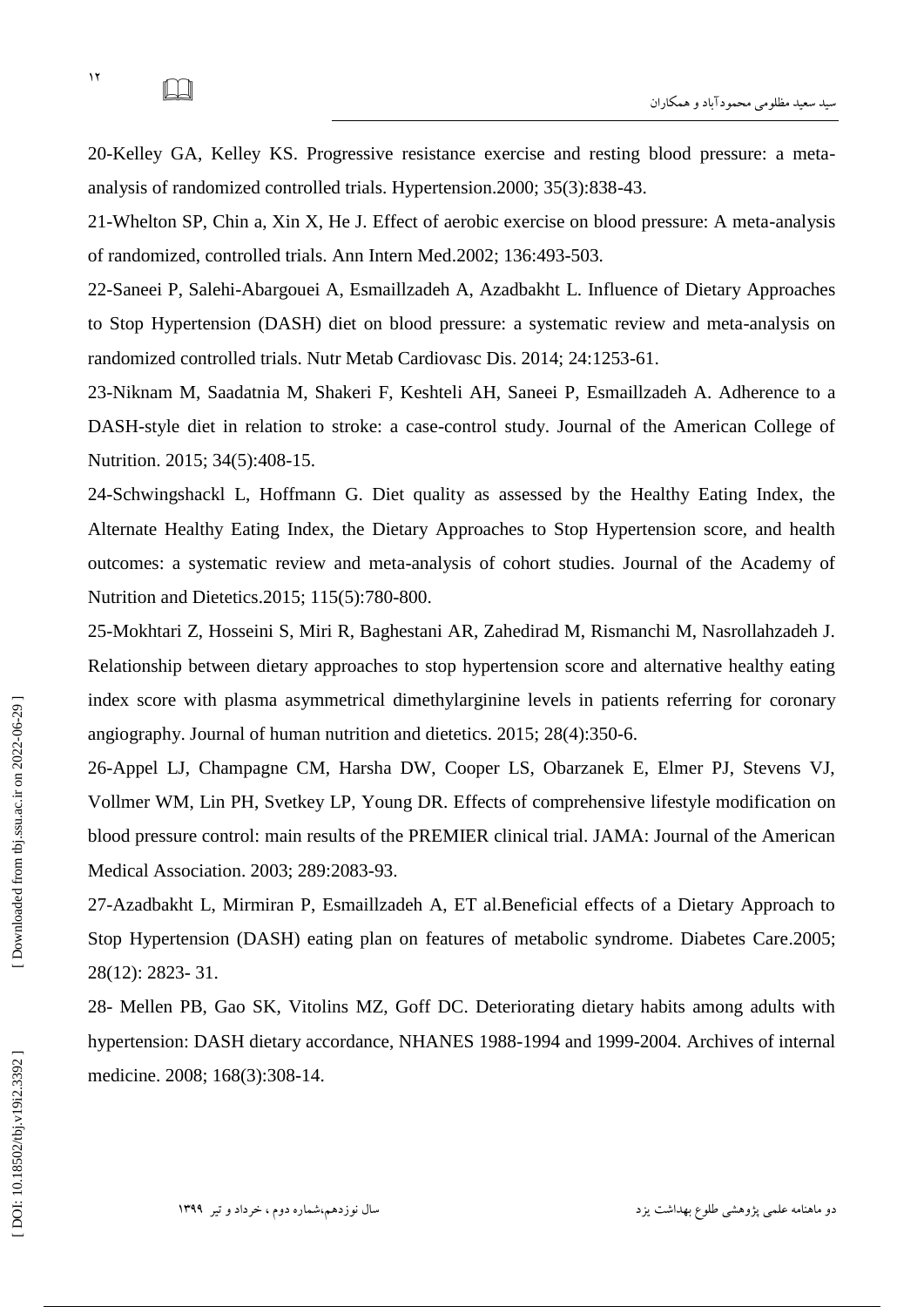$\mathcal{N}$  $\Box$ 

29 - Fung TT, Chiuve SE, McCullough ML, Rexrode KM, Logroscino G, Hu FB. Adherence to a DASH -Style Diet and Risk of Coronary Heart Disease and Stroke in Women. Arch Intern Med. 2008;168(7):713 –20 .

30 - Chobanian AV, Bakris GL, Black HR, Cushman WC, Green L, et al. Seventh report of the joint national committee on prevention, detection, evaluation, and treatment of high blood pressure. Hypertension. 2003; 42: 1206 –52.

31 -National Institutes of Health - National Heart, Lung, and Blood Institute your guide to lowering your blood pressure with DASH, DASH eating plan.2006.

32 - Daskalopoulou SS, Khan NA, Quinn RR, Ruzicka M, McKay DW, Hackam DG, Rabkin SW, Rabi DM, Gilbert RE, Padwal RS, Dawes M. The 2012 Canadian hypertension education program recommendations for the management of hypertension: blood pressure measurement, diagnosis, assessment of risk, and therapy. Canadian Journal of Cardiology. 2012; 28(3):270 -87.

33 -Blumenthal JA, Babyak MA, Hinderliter A, Watkins LL, Craighead L, Lin PH, Caccia C, Johnson J, Waugh R, Sherwood A. Effects of the DASH diet alone and in combination with exercise and weight loss on blood pressure and cardiovascular biomarkers in men and women with high blood pressure: the ENCORE study. Archives of internal medicine. 2010; 170(2):126-35.

34 -Nikiema Leon , Sossa Charles , Agueh Victoire D. , Dedewanou Magloire , Metonnou Clemence , Colette Azandjeme , Noel M. Paraiso , Ouedraogo T. Laurent , Michel Makoutode , Houinato Dismand. Determinants of Adherence to Recommendations of the Dietary Approach to Stop Hypertension in Adults with Hypertension Treated in a Hospital in Benin. Universal Journal of Public Health. 2015; 3 :213 - 219.

35 -Kwan MW, Wong MC, Wang HH, Liu KQ, Lee CL, Yan BP, Yu CM, Griffiths SM. Compliance with the Dietary Approaches to Stop Hypertension (DASH) diet: a systematic review. PLoS One. 2013; 8(10): 78412.

36-Günther AL, Liese AD, Bell RA, Dabelea D, Lawrence JM, Rodriguez BL, Standiford DA, Mayer -Davis EJ. Association between the dietary approaches to hypertension diet and hypertension in youth with diabetes mellitus. Hypertension. 2009; 53(1):6 -12.

37 -Barak F, Fallahi E, Hassanzadeh Keshteli A, Yazdannik AR, Esmaillzadeh A. Association between adherence to the DASH diet and obesity among Isfahani female -nurses. Iranian Journal of Nutrition Sciences & Food Technology. 2013; 8(2):59 -70.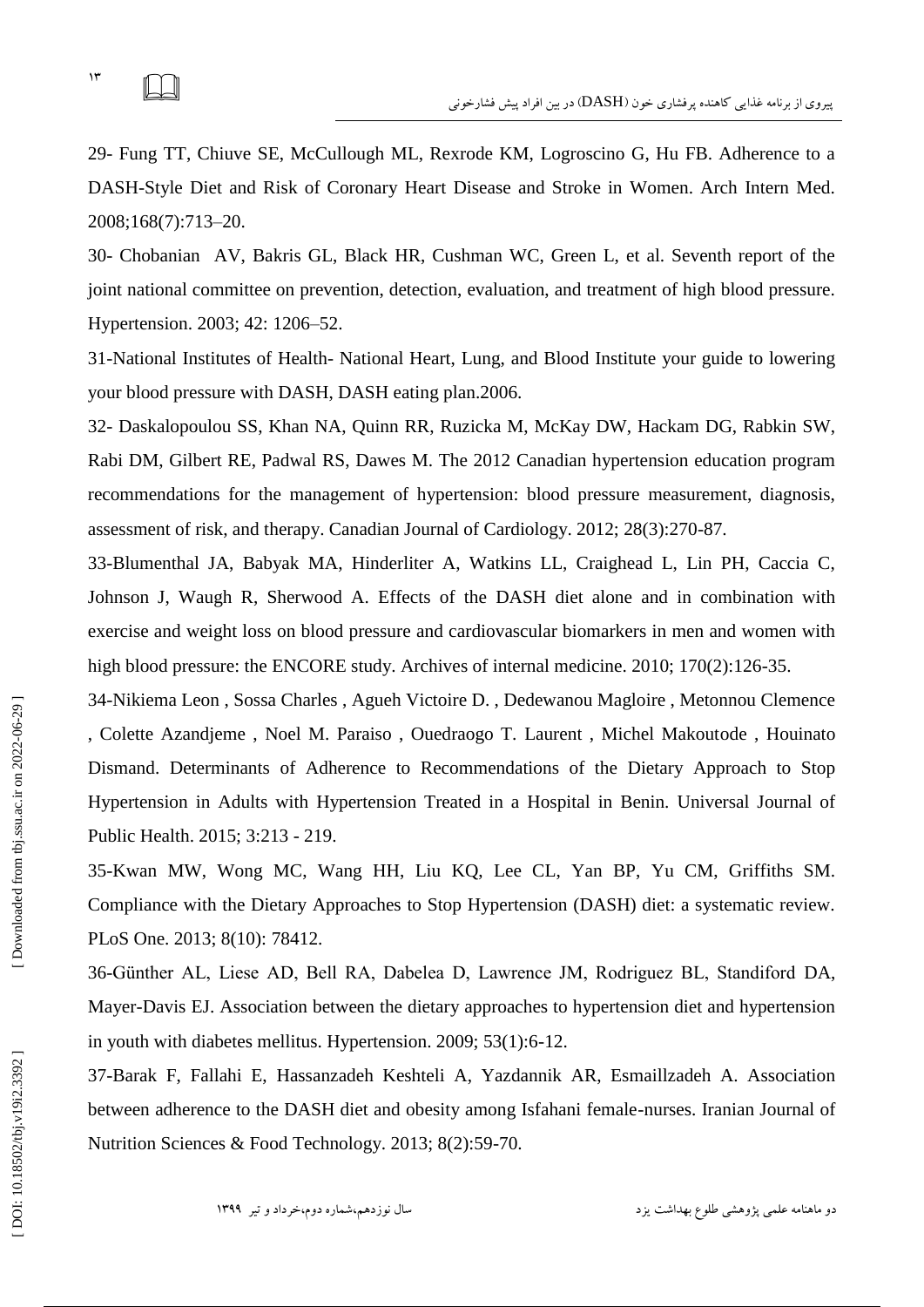$\mathcal{N}$ 

38 - Ghasemifard N, Fallahi E, Barak F, Saneei P, Keshteli AH, Yazdannik AR, Esmaillzadeh A. The Association between Dietary Approaches to Stop Hypertension Diet and Metabolic Syndrome in Women. Scientific Journal of Hamadan University of Medical Sciences. 2014; 21(2):112 -21.

39 -Benisi -Kohansal S, Shayanfar M, Mohammadshirazi M, Tabibi H, Sharifi G, Saneei P, Esmaillzadeh A. Adherence to DASH -style Diet in Relation to Glioma among Iranian Adults: A Hospital -Based Case -Control Study. J Neyshabur Univ Med Sci.2016; 4(1):17 -29.

40 - Karkhah A, Zabihi E, Ebrahimtabar F, Babajani Roshan T. Can allergic disorders decrease the risk of thromboembolic events in atherosclerosis? An evidence -based review. Inter Biologic Biomed J. 2016; 2(3):91 -7.[Persian]

41 -Afshin A, Micha R, Khatibzadeh S, Mozaffarian D. Consumption of nuts and legumes and risk of incident ischemic heart disease, stroke, and diabetes: a systematic review and meta -analysis. Am J Clin Nut.2014; 100(1):278 -88.

42 - Luo C, Zhang Y, Ding Y, Shan Z, Chen S, Yu M, et al. Nut consumption and risk of type 2 diabetes, cardiovascular disease, and all -cause mortality: a systematic review and meta -analysis. Am J Clin Nut. 2014; 100(1):256 -69.

43 -Zhou D, Yu H, He F, Reilly KH, Zhang J, Li S, et al. Nut consumption in relation to cardiovascular disease risk and type 2 diabetes: a systematic review and meta -analysis of prospective studies. Am J Clin Nut. 2014; 100(1):270 -7.

44 -Ghadimi R, Esmaeilzadeh S, Firoozpour M, Ahmadi A. Does vitamin D status correlate with clinical and biochemical features of polycystic ovary syndrome in high school girls? Casp J Int Med. 2014; 5(4):202-8.

45 -Gibson RA, Makrides M, Smithers LG, Voevodin M, Sinclair AJ. The effect of dairy foods on CHD: a systematic review of prospective cohort studies. Br J Nut. 2009; 102(9):1267 -75.

46 -Micha R, Wallace SK, Mozaffarian D. Red and processed meat consumption and risk of incident coronary heart disease, stroke, and diabetes mellitus: a systematic review and meta -analysis. Circulation. 2010; 121(21):2271 -83.

47 -Pan A, Sun Q, Bernstein AM, Schulze MB, Manson JE, Willett WC, Hu FB. Red meat consumption and risk of type 2 diabetes: 3 cohorts of US adults and an updated meta -analysis. The American journal of clinical nutrition. 2011 Aug 10; 94(4):1088 -96.